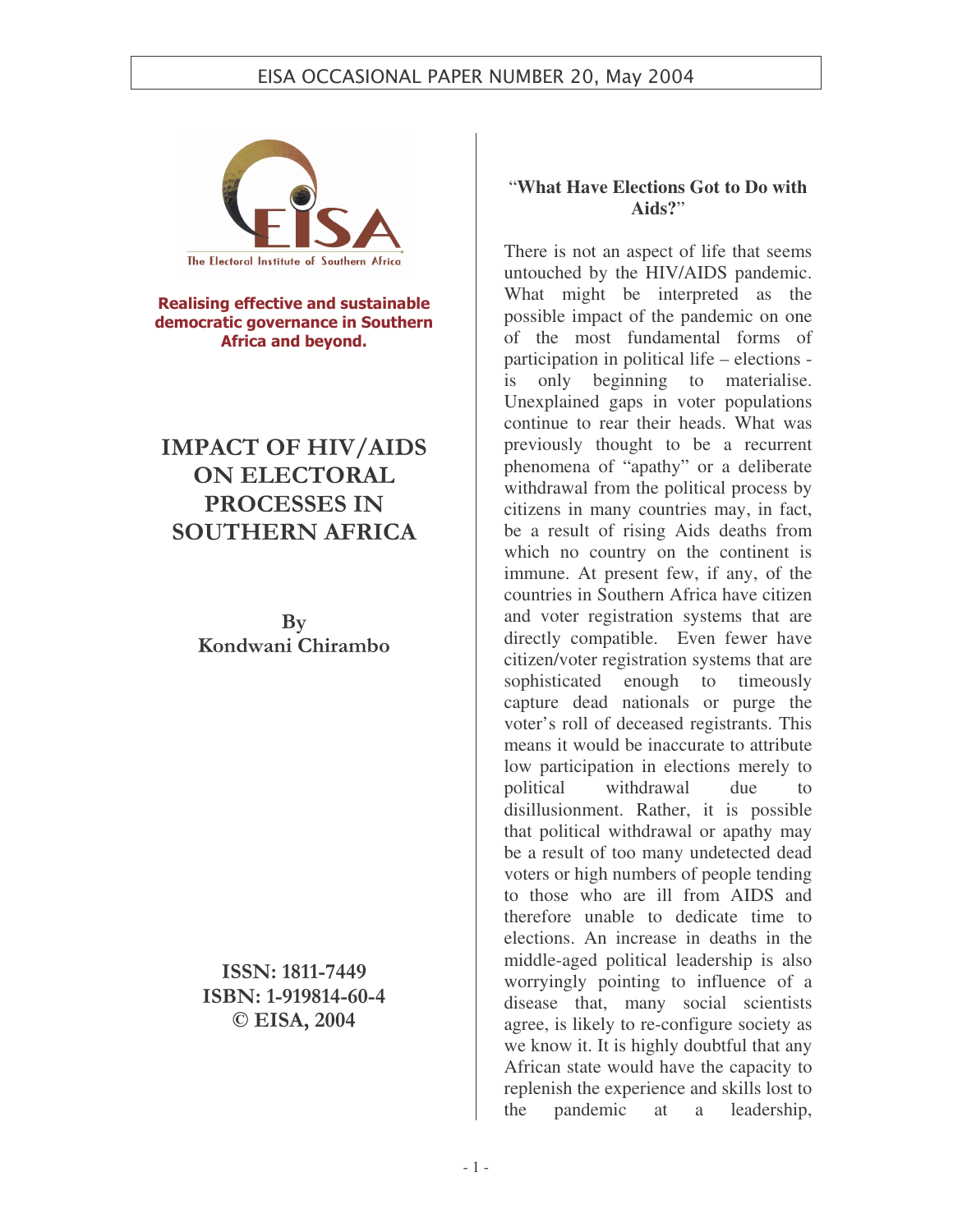administrative and citizen levels without unprecedented international support.

Democracy - with elections as a central feature - happens to be by far the most popular system of governance not only in Africa but the entire globe. Free and fair elections constitute a key benchmark, which democratic countries must regularly achieve to enable voters have a say in political outcomes.

Since the collapse of communism in Eastern Europe and the subsequent democratisation of all previously singleparty states in Africa, governments on the continent have liberalised or partially opened up political space; allowing for opposition politics; civil and human rights. The consolidation of these democracies would partly however, call for strengthening of political institutions such as parliament, judiciary, bureaucracies, political parties and civil societies accompanied by sustainable economic growth.

Experts argue that participation by ordinary people in political processes is critical to the realisation of any democratic society and that this is wide ranging and beyond occasional involvement in an election. Participation broadly embraces citizen involvement in political and economic affairs – relating to production, property ownership, and control of the productive forces and the means of livelihood. <sup>1</sup>In return, there is corresponding expectation from the citizens for their elected representatives to deliver on social economic benefits. In general, therefore, the idea of democracy rests on two core principlesaccountability and participation.

*However, warning bells are already being sounded which suggest that the assumed consolidation of democracies may not occur with HIV/AIDS ravaging the most productive, most skilled persons of society, exacerbating structural poverty.*

*With 29 million of the 40 million people living with HIV located in Sub-Saharan Africa; 4.1 million needing antiretroviral treatment, the impact of disease on development in Africa cannot be ignored. Malaria alone is estimated to have slowed economic growth on the continent by 1.3 percent a year and HIV/ AIDS by up to 2.6 percent in high prevalence countries. 2*

A recent World Bank research report, entitled *'The Long-run Economic Costs of AIDS: Theory and an Application to South Africa'*, suggests that "a country like South Africa could face progressive economic collapse within several generations unless it combats its AIDS epidemic more urgently." Statistics released by the Human Sciences Research Council (HSRC) in 2003 suggest that Gross Domestic Product (GDP) of South Africa will be 17 percent lower in 2010 than it would have been without HIV/AIDS.<sup>3</sup>

The most affected people on the continent are in the age range of 15-49 <sup>4</sup>years, which incidentally forms the bulk of the voting population and political representatives. Inevitably, this may shake the foundations of existing electoral models or even hamper enthusiastic involvement in political and

<sup>&</sup>lt;sup>2</sup> Quoted in Speech by Deputy President of South Africa; Jacob Zuma to the Idasa/UNDP

Governance and Aids Forum, April 2-4, 2003 <sup>3</sup> Quoted by Reuter

<sup>4</sup> a Global View of HIV infection.UNAIDS 2003.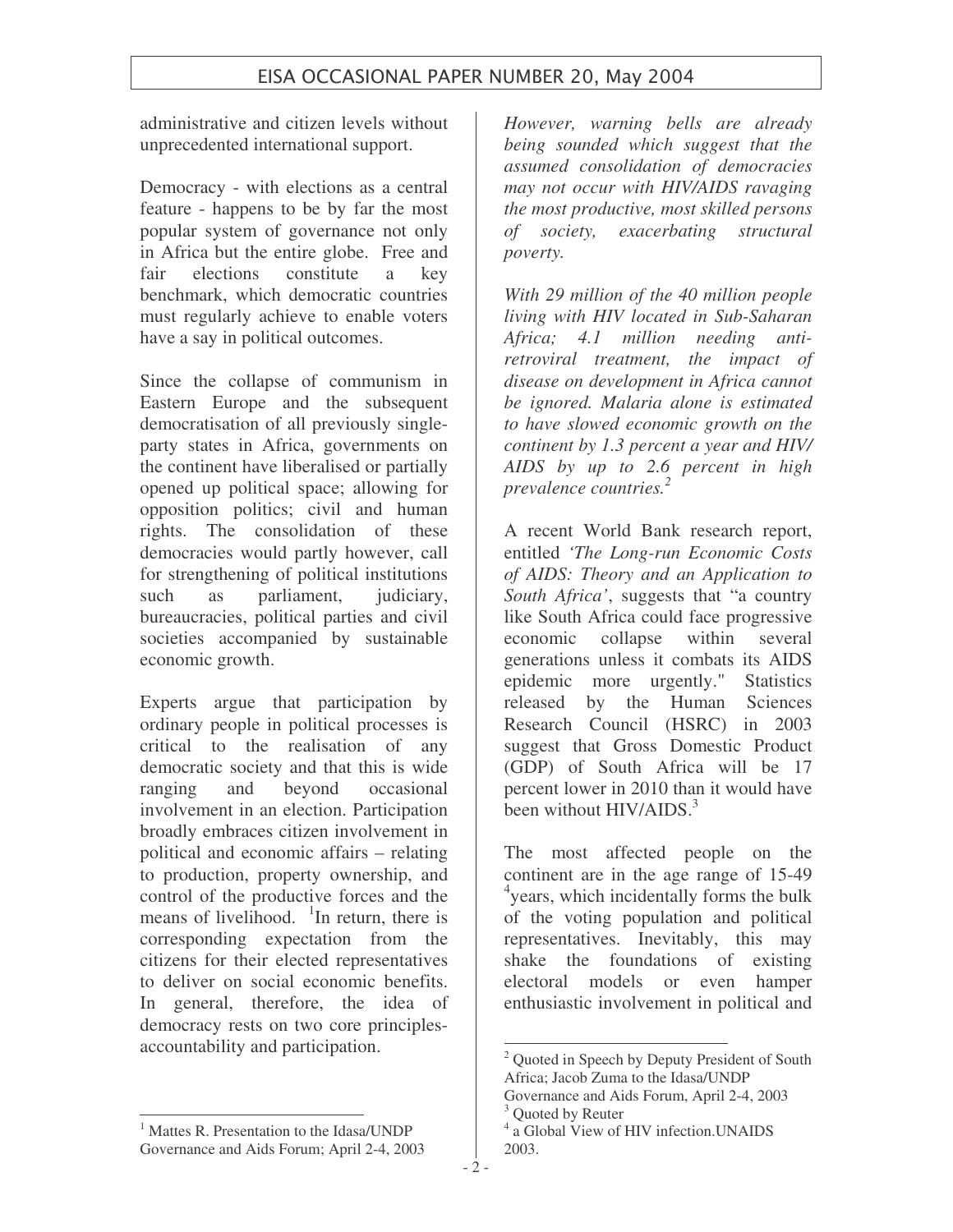electoral processes by a large section of society.

### **Electoral Systems**

Electoral processes are certainly an area for concern, particularly for countries still tethered to the First-Past-The-Post System (FPTP), inherited largely from the British colonial masters. More than 18 countries in Africa use this electoral system. <sup>5</sup>An electoral system or model is the institutional set-up for the conduct of elections and comprises rules, regulations and laws. It is essentially the mechanism linking the electorate to the elected and is meant to ensure that votes cast are translated into seats in the National Assembly. The electoral system, put another way, engenders accountability, representation and political stability. 6

| <b>Table 1: Electoral Systems in SADC</b> |  |  |  |  |  |  |
|-------------------------------------------|--|--|--|--|--|--|
|-------------------------------------------|--|--|--|--|--|--|

| FPTP:             | List-PR             | <b>MMP: Semi-</b>   |
|-------------------|---------------------|---------------------|
| <b>Plurality/</b> | <b>Proportional</b> | <b>Proportional</b> |
| Majoritarian      |                     |                     |
| <b>Botswana</b>   | Angola              | Lesotho             |
| <b>DRC</b>        | Mozambique          |                     |
| <b>Malawi</b>     | Namibia             |                     |
| <b>Swaziland</b>  | South Africa        |                     |
| <b>Tanzania</b>   |                     |                     |
| Zambia            |                     |                     |
| <b>Zimbabwe</b>   |                     |                     |
| <b>Mauritius</b>  |                     |                     |
| <b>Seychelles</b> |                     |                     |

| Table 2: Adult HIV and AIDS Prevalence |  |  |
|----------------------------------------|--|--|
| <b>Rates within SADC</b>               |  |  |

| <b>Country</b>      | <b>Adults</b><br>$15 - 49$ years | % Adults<br><b>HIV/AIDS</b> |
|---------------------|----------------------------------|-----------------------------|
| <b>SADC</b>         | 13,180,700                       | 13.7                        |
| Angola              | 320,000                          | 5.5                         |
| <b>Botswana</b>     | 300,000                          | 38.6                        |
| <b>DRC</b>          | 1,100,000                        | 4.9                         |
| Lesotho             | 330,000                          | 31.0                        |
| <b>Malawi</b>       | 780,000                          | 15.0                        |
| <b>Mauritius</b>    | 700                              | 0.1                         |
| Mozambique          | 1,000,000                        | 13.0                        |
| <b>Namibia</b>      | 200,000                          | 22.5                        |
| <b>South Africa</b> | 4,700,000                        | 20.1                        |
| <b>Swaziland</b>    | 150,000                          | 33.4                        |
| <b>Tanzania</b>     | 1,300,000                        | 7.8                         |
| Zambia              | 1,000,000                        | 21.5                        |
| <b>Zimbabwe</b>     | 2,000,000                        | 33.7                        |

Source: www.unaids.org

The Southern African Development Community (SADC) countries, which happen to have the highest incidence of HIV/AIDS on the continent with the adult prevalence rates in the 15-39 age groups standing at 13 percent, have a longer experience of multiparty democracy and are comparatively the more stable part of the continent.<sup>7</sup>

Nine of the 14 countries in the region use the FPTP. Four of them use the Proportional Representation system (PR) and only one –Lesotho uses a combination of the two or the Mixed Member Proportional system (MMP). The FPTP is particularly vulnerable in terms of impact of Aids as it requires the staging of by-elections to replace members who are deceased; who have resigned or have been expelled. If for instance 20 Members of Parliament died within the life of a Parliament, there would have to be 20 by-elections held without fail, usually within 90 days of the occurrence of a vacancy. In the PR

<sup>5</sup> Renaissance: A Review of Democracy and Governance in Southern Africa (1999) SARDC.

<sup>6</sup> Matlosa K. Electoral Systems Reform Imperatives in Africa. Electroral Institute of Southern Africa (EISA) 2003.

<sup>7</sup> Global View of Hiv Infection: UNAids 2002.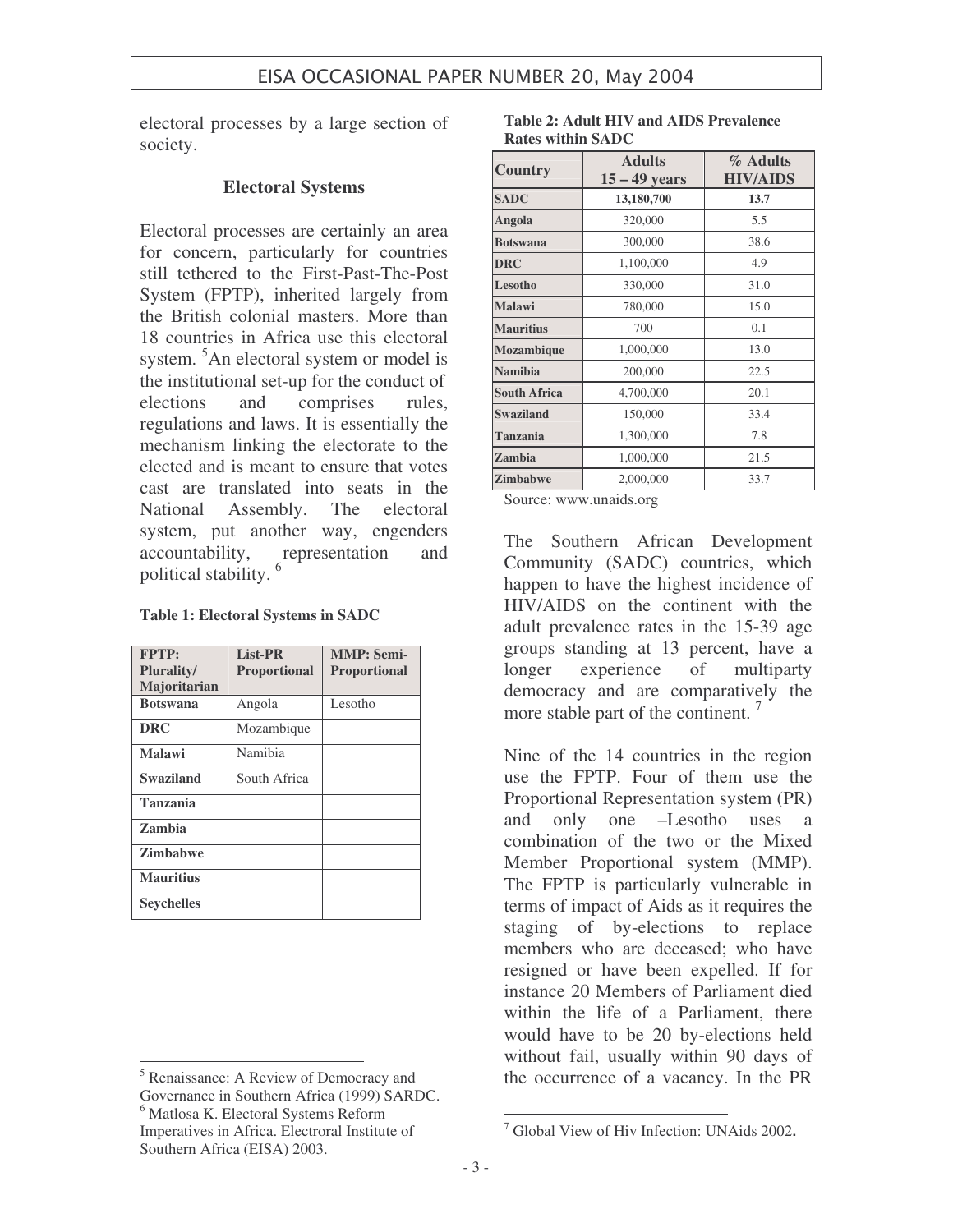system -because people vote for a party rather than an individual member - a vacancy may be filled by the party establishment from an existing list, without recourse to further competition.

The PR system would in this sense lose out on the quality of leadership while FPTP would lose both leadership quality and cost the national budget immensely by reverting to elections each time an MP died.

#### **IDASA Pilot Study**

A recent case study by Idasa in Zambia revealed that the country's number of by-elections have substantially increased in the era of HIV/AIDS (1984-2003) compared to the 'Aids free era" (1964- 1984). 8

The study indicates that the total number of by-elections as a result of death were 59 in the period 1984-2003 compared to 14 in the 1964-1984. Thirty nine (39) of the 59 deaths occurred between 1993 and 2003, incidentally the period of high HIV/AIDS prevalence (Of course we have to take into account that the Parliament size increased from 135 to 150 elective seats and eight nominated in 1991). Only four were listed as having died from road accidents while the rest were more accurately victims of disease. Although it cannot be conclusively said the 39 deaths were influenced by Aids; an examination of the age cohorts does help us to infer some useful conclusions. Fifteen Mps fell in the age-group of 15- 49 years, which is most vulnerable to the disease.

|              | Table 3: By-elections held in Zambia since |  |  |
|--------------|--------------------------------------------|--|--|
| Independence |                                            |  |  |

| <b>Years</b>    | <b>Total</b><br>N <sub>0</sub><br>held | <b>By-elections</b><br>held as a result<br>of death | <b>By-elections</b><br>held as a result<br>of resignations<br>and expulsion |
|-----------------|----------------------------------------|-----------------------------------------------------|-----------------------------------------------------------------------------|
| 1964 to<br>1984 | 46                                     | 14                                                  | 32                                                                          |
| 1985 to<br>2003 | 102                                    | 59                                                  | 43                                                                          |

Source: Data from Electoral Commission and Zambia Parliament: A Statistical Profile 1964 - 1996

**Table 4: The Age Range of MP's who Passed Away**:

| <b>Age Range</b> | <b>Deaths</b> |
|------------------|---------------|
| $30 - 40$ years  |               |
| $40 - 50$ years  | 15            |
| $50 - 60$ years  | 12            |
| $60 - 70$ years  |               |
| $70 - 80$ years  |               |

### **Some Key Elements to Consider about Zambia**

- *Life expectancy, which had steadily been growing since independence in 1964 has taken a disturbing, nosedive from 54 years in the mid 1980s to only 37.*
- *The average annual population growth rates between 1980 and 1990 was 3.1% but stood at 2.9% between 1990 and 2000 according to the Central Statistical office.*
- *Although the population is expected to continue growing it will do so at a reduced rate than if the pandemic was non-existent. By 2015, the population is estimated to grow from the current 10 million to about 12 million. Without Aids, Zambia would have hit the 15 million mark by 2015.*

#### **Gender Dimensions**

Of added concern to countries using the FPTP, is its tendency of rolling back the gains in gender balance that might result from hard work by political parties to fulfil the SADC Gender Declaration.

<sup>8</sup> Tapfumaneyi W. Impact of HIV/AIDS on electoral systems in Zambia. Idasa 2003.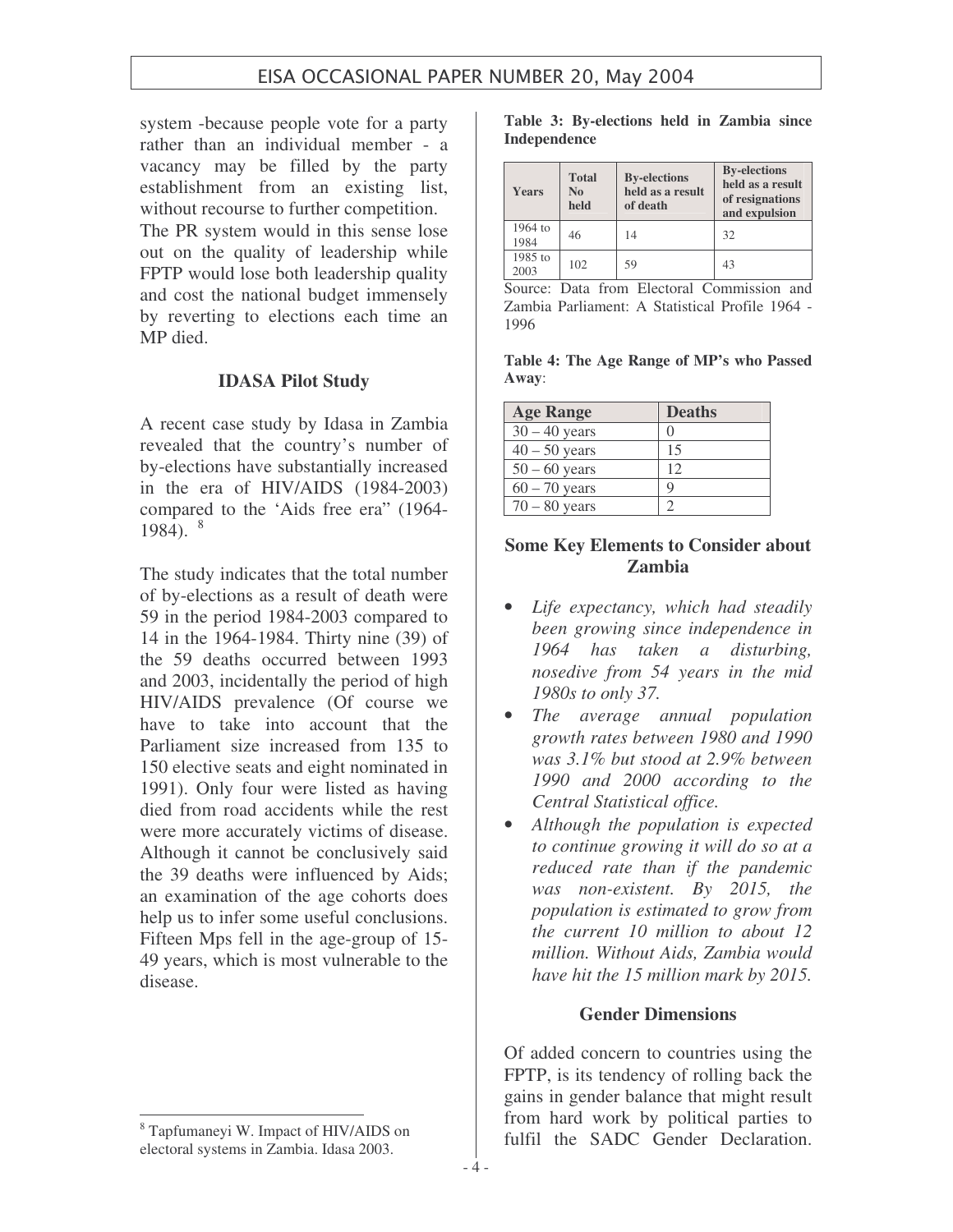This aims to achieve a minimum threshold of 30 percent women in decision-making positions by the year 2005.

In the FPTP model, when a party loses an MP to disease or other causes, there is no guarantee it will retain that seat; further, there is no guarantee that the party would select a woman as candidate in order to win the seat back! This is because parties will fall back on the most viable candidate and in male dominated societies; a man is a natural choice unless there are women of extraordinary qualities and appeal. Unfortunately, women happen to be the most affected by the disease all over the continent because of the many vulnerabilities associated with sexual and power relations, conflict and so on. Hence they are more likely to suffer the fate of an Aids death in greater numbers than their male counterparts. The regional picture indicates why PR is favoured for gender balance; women may be deliberately infused into the system while FPTP requires them to compete, first through party primaries then at national level. In this regard, it is no surprise that it is those countries in SADC that use PR that are close to fulfilling the SADC Gender Declaration.

**Table 5: Women in Parliament in the SADC Region**

| <b>Country</b>      | Date | <b>Seats</b> | Women | $\%$<br>Women | <b>Electoral</b><br><b>System</b> |
|---------------------|------|--------------|-------|---------------|-----------------------------------|
| Angola              | 1992 | 224          | 34    | 15            | <b>FPTP</b>                       |
| <b>Botswana</b>     | 1999 | 47           | 8     | 18            | <b>FPTP</b>                       |
| <b>DRC</b>          | 1970 | 210          |       |               | <b>FPTP</b>                       |
| Lesotho             | 1998 | 120          | 12    | 10            | <b>MMP</b>                        |
| Malawi              | 1999 | 193          | 16    | 8             | <b>FPTP</b>                       |
| <b>Mauritius</b>    | 1995 | 65           | 5     | 8             | Mixed                             |
| <b>Mozambique</b>   | 1999 | 250          | 71    | 28            | <b>PR</b>                         |
| Namibia             | 1999 | 72           | 19    | 19            | <b>PR</b>                         |
| <b>Sevchelles</b>   | 1998 | 33           | 8     | 24            | Mixed                             |
| <b>South Africa</b> | 1999 | 400          | 119   | 30            | <b>PR</b>                         |
| <b>Swaziland</b>    | 1998 | 95           | 7     | 7             | <b>FPTP</b>                       |
| Tanzania            | 1995 | 275          | 45    | 16            | <b>FPTP</b>                       |
| Zambia              | 1996 | 150          | 16    | 10            | <b>FPTP</b>                       |
| Zimbabwe            | 2000 | 150          | 13    | 9             | <b>FPTP</b>                       |

Source: Molokomme, 2000AIDS could Cause Power Shifts

In countries such as Zambia and Zimbabwe where elections are closely contested, AIDS could distort the democratic landscape, causing power shifts as parties lose slender majorities due to their failure to competently contest all by-elections. Were it not for the 30 nominated members, Zimbabwe's election results for the 2000 parliamentary polls looked a close-run thing with ZANU-PF taking 62 seats; MDC 57. ZANU-NDONGA 1.

The Zambian parliamentary landscape post-2001 favoured the opposition which assumed a slender majority with the six opposition parties (including one independent) taking a combined 81 seats and the ruling Movement for Multiparty Democracy (MMD) holding 69 of the 150 elective seats (a further eight were nominated by the president to increase MMD's tally to 77). The opposition's advantage lasted only a few months as the it lost ground in the by-elections that followed between 2001-2003.

### **The Case of Zimbabwe**

On the same note, trends in Zimbabwe point to a proliferation of by-elections triggered-to a large extent-by relatively high mortality rates due to illness amongst political leaders. Since its 2000 parliamentary elections, Zimbabwe has already held 14 by-elections. Eight (8) of these are as a result of MPs succumbing to "illness". Though not conclusively pointing to AIDS, the fact that the high mortality rates occur in the periods of increased HIV prevalence (33 percent in adults) is itself instructive<sup>9</sup>. What then should nation-states do?

<sup>&</sup>lt;sup>9</sup> Impact of AIDS on elections in South Africa: exploring the impacts (2004); Governance and Aids Programme, Idasa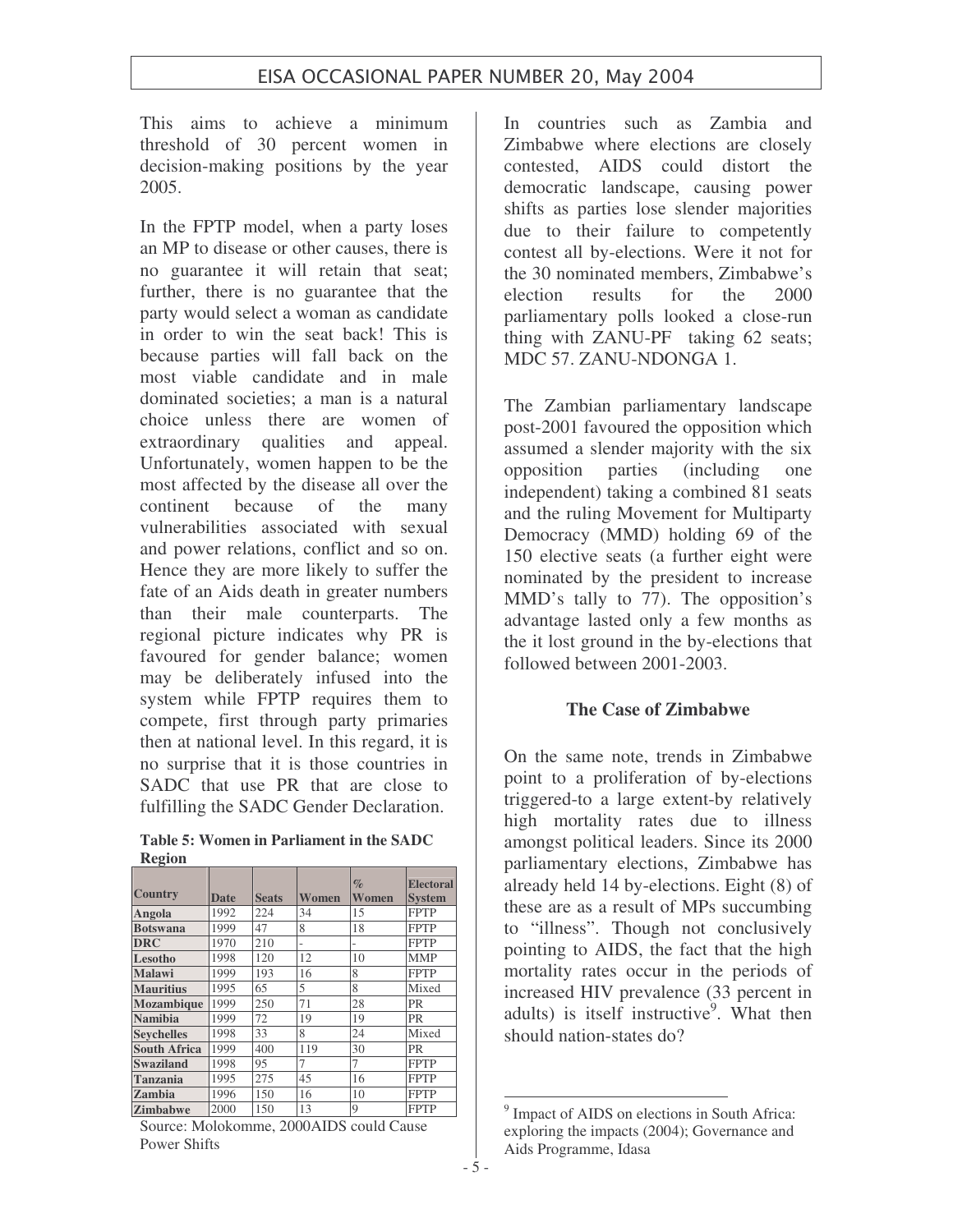### **Solution: Change the Electoral Model?**

There are no clear-cut solutions, even though some structural imperatives are possible to mitigate the impact of the disease. Already the FPTP is the least popular of the systems in operation for its inability to promote diversity and representivity. <sup>10</sup>Opposition parties and electoral experts in the SADC region have often stated the tendency of the system to introduce dominant party structures; with weak opposition presence. PR and especially MMP have been the favoured alternatives.

HIV/AIDS, in my view, provides further incentive for countries to reflect more deeply on the sustainability of the FPTP given the costs involved in having a country perpetually in elections mode. It is possible to modify the FPTP to eliminate by-elections. Otherwise a total conversion to the PR system would be most cost-effective.

|  |  | <b>Table 6: Feature Characteristics of the FPTP</b> |  |  |
|--|--|-----------------------------------------------------|--|--|
|--|--|-----------------------------------------------------|--|--|

| <b>Advantages</b>                                        | <b>Disadvantages</b>                                                                        |
|----------------------------------------------------------|---------------------------------------------------------------------------------------------|
| Clear choice between two<br>main parties                 | Excludes minor parties                                                                      |
| Ensures single party<br>governments                      | Exaggerates electoral<br>dominance of ruling parties                                        |
| Gives rise to coherent<br>parliamentary opposition       | Problem of waste votes which<br>amounts to<br>disenfranchisement                            |
| Excludes extremist<br>parties                            | Amenable to minority<br>government problem                                                  |
| Links MP to constituency                                 | Unresponsive to changes in<br>public opinion                                                |
| Allows independent<br>candidates to contest<br>elections | Open to manipulation of<br>election boundaries                                              |
| Allows floor crossing                                    | Less conducive to women's<br>participation                                                  |
| Simplicity and<br>familiarity in Africa                  | It is not amenable to<br>increased gender balance in<br>the management of public<br>affairs |

<sup>10</sup> At the 1999 Southern African Elections Forum hosted by the Electoral Institute of Southern Africa (EISA) in Namibia; the favoured systems by delegates was PR and MMP. In 2003, An EISA conference on Electoral Systems Reform, similarly weighed against the FPTP.

#### **Table 7: Feature Characteristics of the List-PR system**

| <b>Advantages</b>                                                                                                      | Disadvantages                                   |
|------------------------------------------------------------------------------------------------------------------------|-------------------------------------------------|
| Fair translation of<br>seats into legislative<br>seats                                                                 | Weak MP-constituency<br>link and accountability |
| Inclusion of minority<br>parties in the<br>legislature                                                                 | Gives too much power to<br>the party            |
| Inclusive and socially<br>diverse list of<br>candidates                                                                | Little room for<br>independent candidates       |
| Regional fiefdoms<br>restricted                                                                                        | May provide a platform<br>for extremist parties |
| Leads to power<br>sharing and coalition<br>governments                                                                 | Instability of coalition<br>parties             |
| Less vote wastage                                                                                                      | Less likelihood of<br>dislodging a ruling party |
| Less conducive to<br>women's participation                                                                             | Disallows floor-crossing                        |
| Conducive to gender-<br>inclusive governance<br>$S_{\alpha\alpha\beta\alpha\alpha} M_{\alpha\beta\alpha\alpha} \Omega$ | Less known and less<br>familiar in Africa       |

Source: Matlosa, 2003

#### **Table 8: Feature Characteristics of the Mixed Member Proportional (MMP) System**

| Advantages              | Disadvantages           |
|-------------------------|-------------------------|
| Retains Accountability  | Relatively more         |
| of MPs inherent in      | complex than the FPTP   |
| <b>FPTP</b>             | and PR                  |
| <b>Retains Broad</b>    | Lack of familiarity in  |
|                         | Africa since it is      |
| Representation in the   |                         |
| legislature inherent in | relatively new in the   |
| <b>PR</b>               | continent               |
| Widens the political    |                         |
| complexion of           | May lead to a           |
| parliament              | fragmented parliament   |
| Combination of          | Double voting either in |
| constituency vote and   | a two ballot or single  |
| party-list vote         | ballot system           |
|                         | Calculation of an entry |
| Establishment of entry  | threshold into          |
| threshold for MPs to    | parliament by MPs       |
| hold seats in           | rather complex and      |
| parliament              | requires consensus by   |
|                         | parties                 |

Source: EISA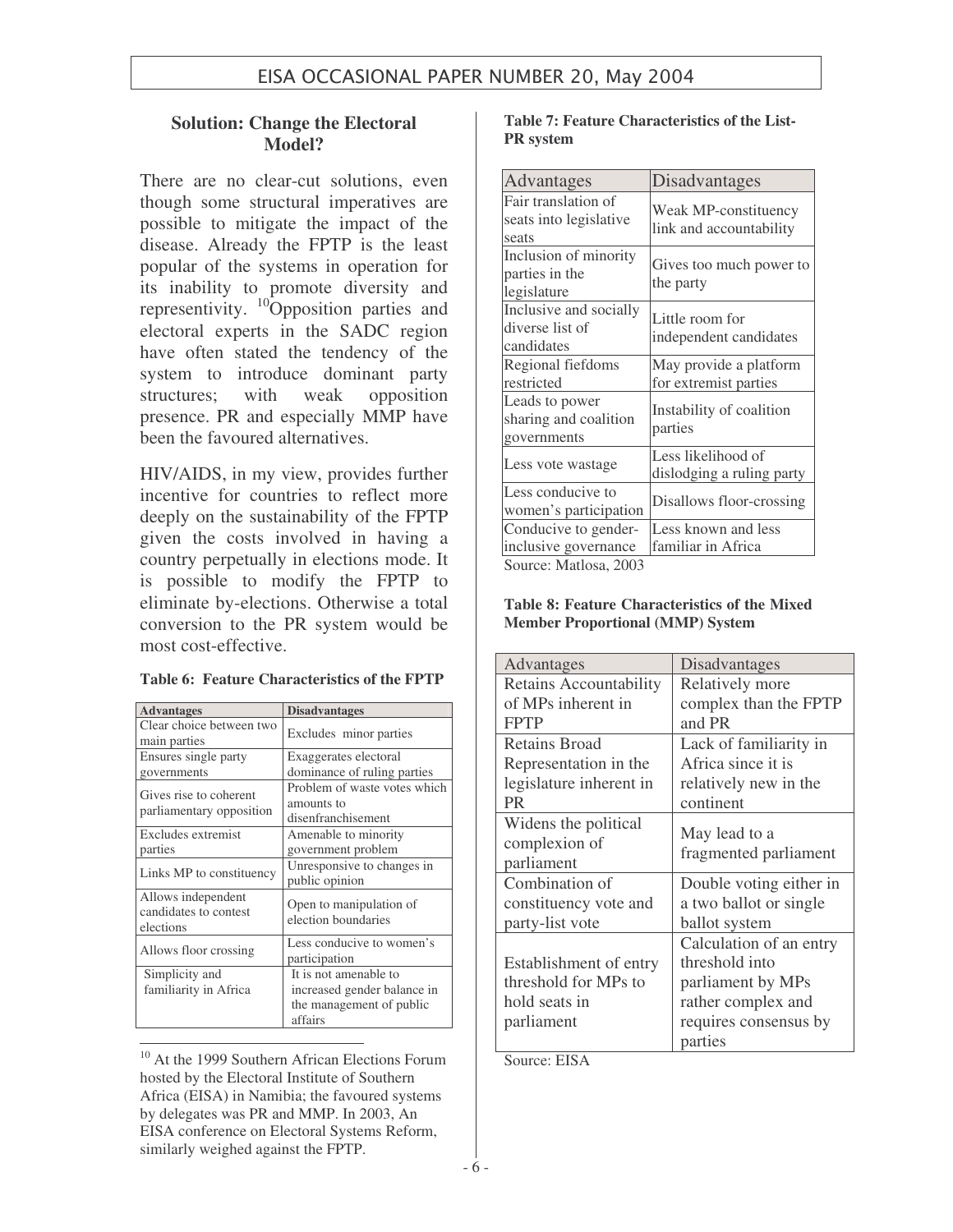

**Are the Voters Dead?**

The situation of Aids as it relates to electoral processes becomes more complex when applied to voters. In a recent evaluation of the electoral process in Zambia by Idasa, it was found that there were huge disparities between the illegible voters' population, the registered voters and the voter turnout.

#### **Table 9:Summary of Elections with Percentages**

| 'ear | Eligible Voters  | ote<br>Reg.<br>Vote | % Reg.<br>Eligible | otal Vote | ote<br>eg.<br>$\sim$ | of |
|------|------------------|---------------------|--------------------|-----------|----------------------|----|
| 1991 | 3.8 <sub>m</sub> | 2.93 <sub>m</sub>   | 77                 | 1.31m     | 45%                  | 35 |
| 1996 | 4.4 <sub>m</sub> | 2.26m               | 51                 | 1.26m     | 55%                  | 30 |
| 2001 | 4.68m            | 2.6m                | 55                 | 1.7m      | 67%                  | 37 |

Source: INERSOR

Varied reasons were advanced by Zambian stakeholders as to why the people appeared to be apathetic. Among the factors cited were disinterest and frustration with politics by the people for lack of delivery; structural factors such as distances to registration centres and generally tedious process of registration. It was emphasised that citizen registration and voter registration are separate processes that are hardly incompatible. Therefore citizens found it difficult to have to be involved in two equally tedious registration processes in order to be accredited. The capacity of the country's national registration office

was also a factor as it failed to capture all eligible Zambians between 16 and 18 to enable them participate in political life (Zambians register as citizens at age 16 and qualify to vote at age 18). It is assumed therefore that a fairly large number of eligible citizens failed to register as citizens and as voters due to problems of capacity, complexity of the process, the inordinate visits to registration centres required and inadequate facilities. However, nobody mentioned the incidence of HIV/AIDS or disease in general as a possible explanation for the disparities.

### **HIV Prevalence, Age 15 to 49, by Province: 1998**

Analysis of the HIV/AIDS prevalence per province and the voter population over three national elections, does indicate that in the hardest hit provinces-Lusaka (27.3%), Copperbelt (26.3%) and Western (18.9%)-the number of voters that registered for presidential elections has gradually been declining since 1991, with the Copperbelt region depicting a total decline in voter population of 167, 349 (from 620, 589 to 453, 240).

While retrenchments in the mines on the Copperbelt, human mobility, and disillusionment with politics are cited as additional factors for the decline in registration levels, the effect of disease and of HIV/AIDS in particular cannot be under-estimated. Ministry of Health data suggests that up to 650,000 of 10 million Zambians have died since 1985. While not all are adults, the age bias associated with AIDS (15-49 yrs most affected) implies that a fair number of those listed were possibly potential voters.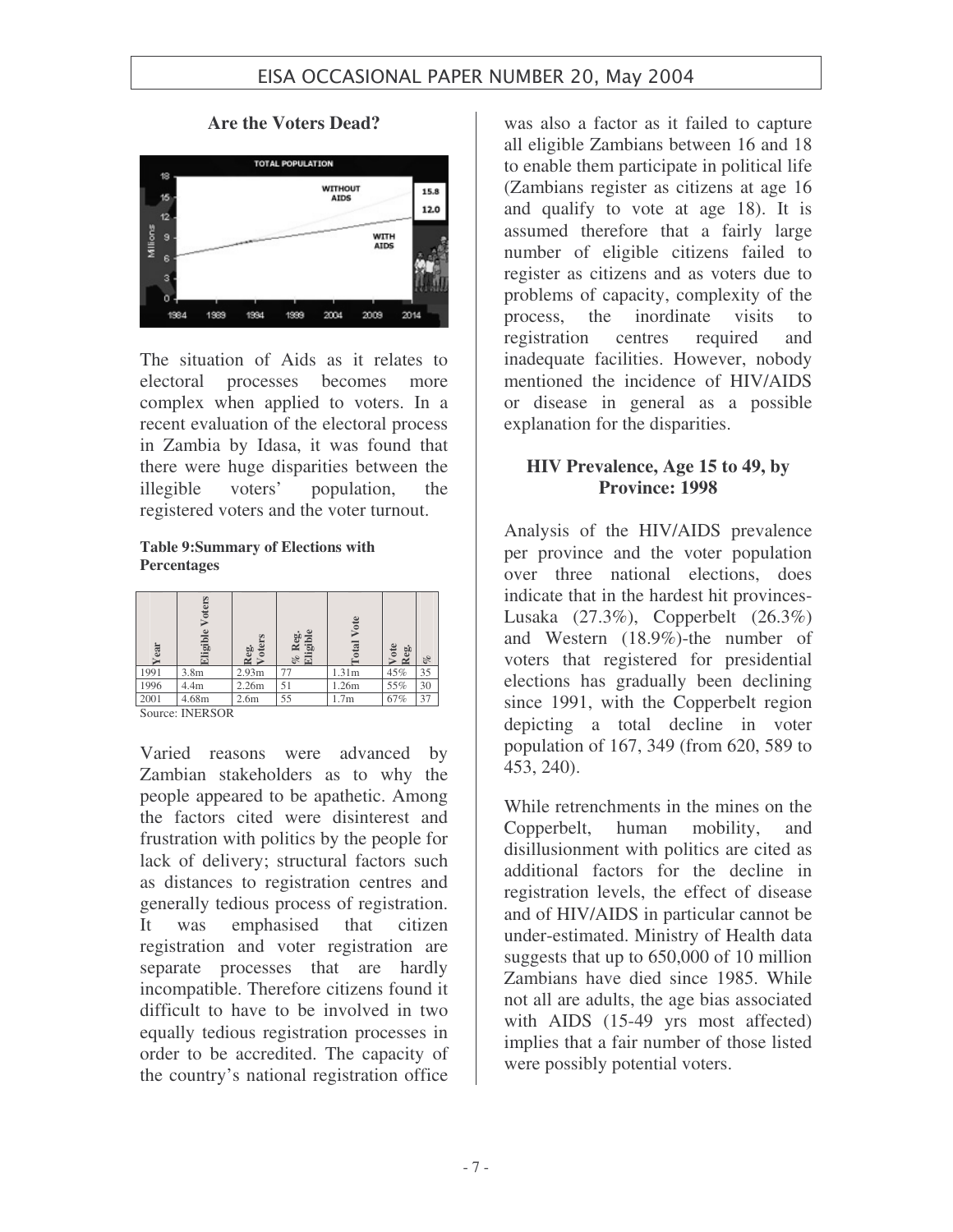

**Table 10: Provincial Prevalence**

| <b>Province</b> | <b>Prevalence Rate</b> |  |  |
|-----------------|------------------------|--|--|
| Central         | 18.7%                  |  |  |
| Copperbelt      | 26.3%                  |  |  |
| Eastern         | 16.5%                  |  |  |
| Luapula         | 16.2%                  |  |  |
| Lusaka          | 27.3%                  |  |  |
| Northern        | 13.5%                  |  |  |
| North Western   | 11.7%                  |  |  |
| Southern        | 15.7%                  |  |  |
| Western         | 18.9%                  |  |  |

**Table 11: Voter Population by Province**

| <b>Province</b> | <b>Registered Voters</b> |         |         |  |  |
|-----------------|--------------------------|---------|---------|--|--|
|                 | 1991                     | 1996    | 2001    |  |  |
| Lusaka          | 414,976                  | 296,919 | 399,247 |  |  |
| Copperbelt      | 602,589                  | 401,273 | 453,240 |  |  |
| Western         | 230,942                  | 215,089 | 206,628 |  |  |
| Central         | 271,430                  | 186,917 | 205,616 |  |  |
| Eastern         | 365,041                  | 314,390 | 337,533 |  |  |

More research needs to be done to establish how Aids affects family units in relation to their ability to participate; most women, who form the bulk of the voting population, will likely spend more time tending to ill members of their extended families and would have no opportunity to traverse the prohibitive distances to the nearest polling stations let alone spent hours on voter queues. It is a well known fact that in many African countries grandparents are the care givers to many of those afflicted by Aids. With at least 650,000 Zambians having died of Aids, the majority in the adult bracket, the impact of the

pandemic on participation in electoral processes cannot be ignored.

The situation does not get any better when one looks at the other African countries. South Africa for instance has an estimated 4.7 million people infected with HIV/AIDS out of a population of 44 million, according to a recent estimate by the HRSC and:

- Most of the Infected are between ages 24-34 years of age
- Cases of full blown Aids are expected to rise from 271,500 in 2000 to 458 860 in 2010; straining the country's budget
- Given the infection rates between1994-2004, a fairly large number of the infected would be of voting age.

There are some possible solutions that could help ease the plight of the infected and affected voter populations in terms of their availability for elections. Given the consequences, African countries need to explore the following:

- Introduction of voter friendly methods: mobile voting, absentee ballots
- Improved logistical arrangements: shorter processing time of voters
- Special voting considerations for the affected/infected
- More accessible polling stations

### **Voters Roll**

The concern then arises as to whether countries do have integrated systems that could capture dead voters and avoid the usual election conflict surrounding "ghost voting". The Malawian registration system, at least according to the Electoral Commission there, has perhaps even worse problems as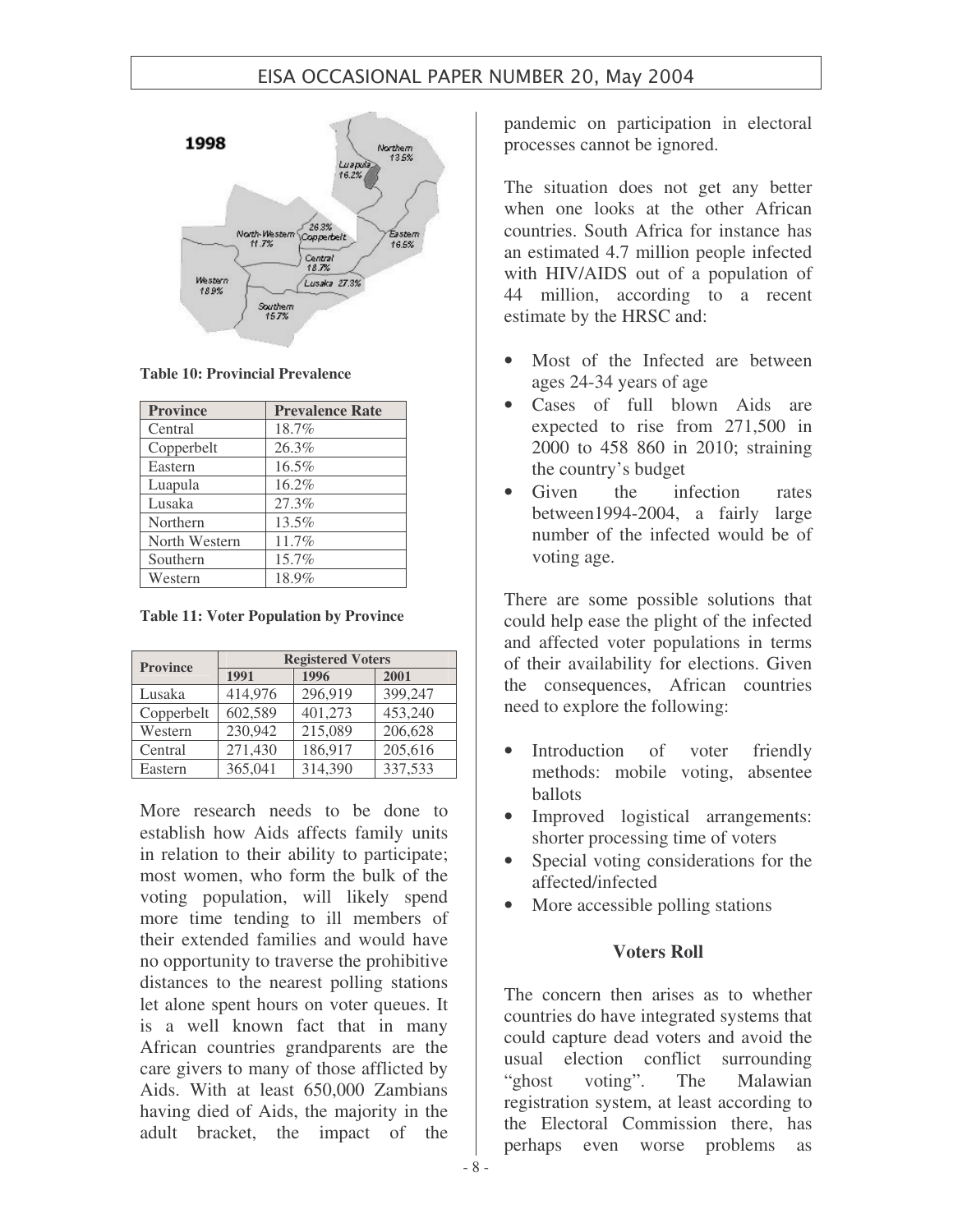verification of births and deaths is done via local chiefs and other prominent members of society; at any given time, it is not possible to ascertain the integrity of the voter's roll with respect to the deceased.

In an address to the Idasa/UNDP Governance and Aids forum in April, 2003, Commissioner Ngwembe of the Malawi Electoral Commission did indicate that a study in some constituencies had revealed that up to 100,000 voters on the 1999 voters roll were actually dead. The prevention of such fraud requires that civil and voter registers be totally compatible and electronically sound to be able to capture deceased persons and update the voter's roll on time.

Voter registration has not always been a smooth exercise in South Africa either. In the 1999 national elections the verification process was incomplete because the voters roll did not contain addresses of the potential voters. According to the Electoral Institute of Southern Africa (EISA), the Independent Electoral Commission (IEC)'s check of names on the roll against the population register maintained by the Home Affairs Ministry, and the list of bar-coded identity cards, revealed a substantial number of names improperly entered. Four percent of the names were removed because they were believed to be deceased. Although there were claims by the IEC that the roll represented a registration level of 80 percent of a total of 22.3 million, there were lingering doubts about its accuracy among some stakeholders.

### **Political Party Support Base**

Deeper insights into party political support are also required. The

demographics of many African countries indicate that the majority of the populations are younger, that is below age 65 years. While nationalising parties tend to have members who are older, the new parties born with the dispensation of multiparty democracy appeal to the younger groups, incidentally the same age group hardesthit by the Aids pandemic. <sup>11</sup>There are strong possibilities that smaller parties with younger membership will experience an erosion of their support base and might also lose more MPs. The Movement for Democratic Change (MDC) in Zimbabwe for example has had to rely the new urban-based generation for much of its support.

### **Electoral Management and Administrative Processes**

In the same vain, the Electoral Management Bodies (EMBs) in Africa rely heavily on civil servants, teachers and other public workers to serve as election officers, monitors and the like. These form some of the groups most vulnerable to HIV/AIDS. It has been stated by some experts that rural-based teachers become particularly susceptible because they are required to collect their monthly earnings from a central provincial capital. The dislocation from their homes does expose them to dangerous situations. The same is true of any profession that entails relocation and travel. It is amongst teachers and other public workers that the EMBs harvest their part-time employees during elections. The principal purpose of an EMB should be to protect and strengthen multiparty democracy in order to cultivate a truly pluralistic, open and tolerant political culture. The level of

<sup>&</sup>lt;sup>11</sup> Graham P. Presentation to the researchers workshop: Idasa/HEARD/DARU April 2002.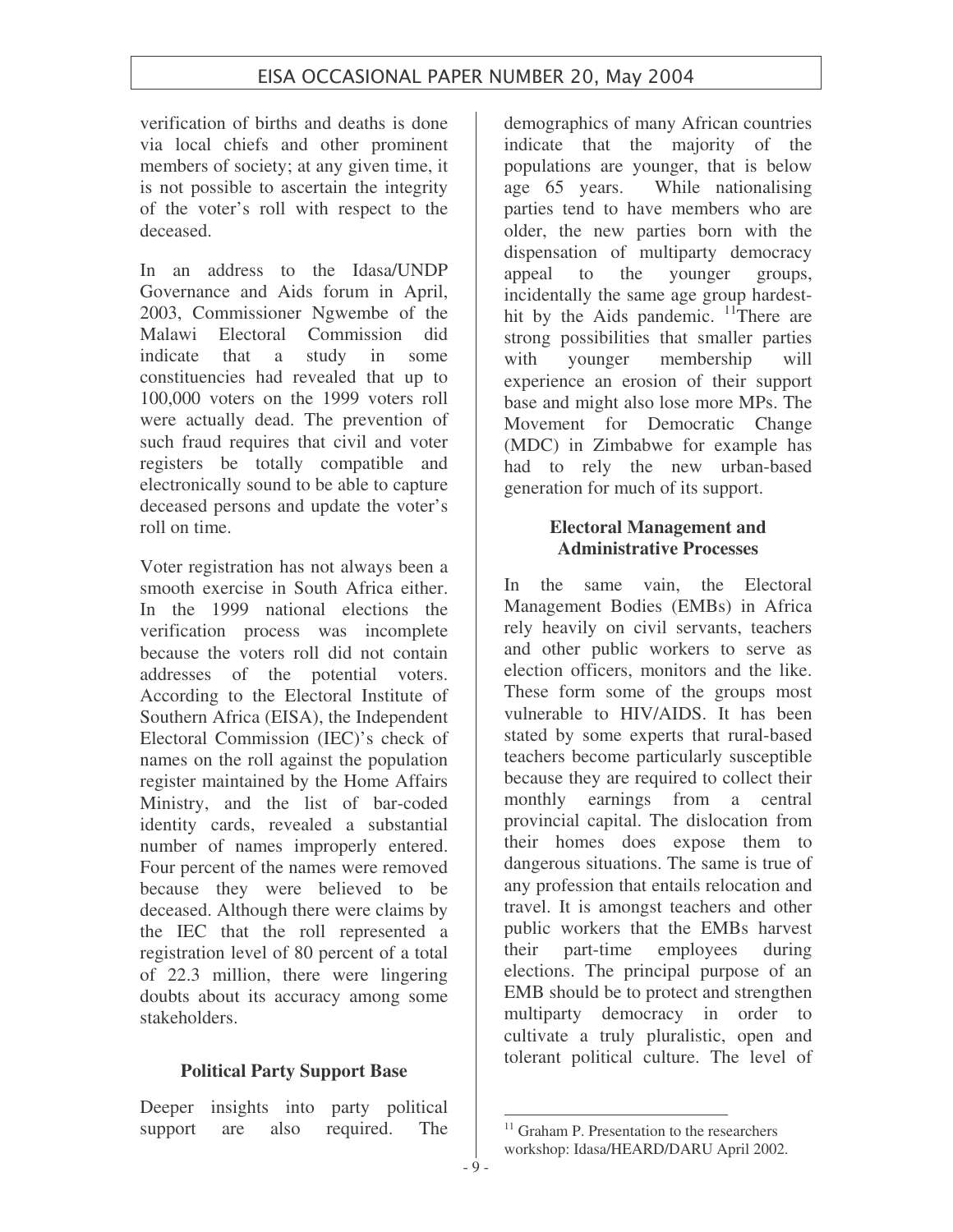responsibility that rests with the EMB and its staff is, therefore considerable.

Electoral experts argue that this system of multiparty elections is fairly new in the region and the number of persons with specialised skills and expertise in this area is still also limited. It is anticipated that it is at this level that the epidemic will have its most severe impact for electoral institutions – the loss of skilled personal and experts to AIDS. Some important impacts include:

- The loss of experienced staff will affect institutional memory, deplete skills base and possibly increase the costs of re-training. It is to the EMBs advantage if the pool of skilled and experienced personnel endures for a long period. Having to re-train substantially larger numbers each election year could impact on quality of delivery and costs in all respects. In the 1999 general elections, the IEC in South Africa recruited and trained 10,000 monitors. These were "overwhelmingly black and young"<sup>12</sup> and could build on further experience to develop the expertise of their first elections.
- The integrity of an Electoral Management body is paramount to the overall integrity of an election. It manages the entire process and certifies the credibility of the poll. In this regard, an EMB must have persons of high integrity in society; Persons who are deemed to be impartial by political contestants and other stakeholders. The loss of such high-standing personalities would impact on the perceptions of stakeholders and possibly harm the integrity of the poll.

destabilise electoral processes to a point where:

• elections become less legitimate due to poor participation;

In sum, Aids could systematically

- the frequency of by-elections consumes vital national resources;
- the failure of voter registration systems to capture dead voters creates greater perceptions of fraud or instigates fraud thereby causing unnecessary post-election conflict.

It is argued that there are structural changes that could be made that will improve the situation, ease the pains of the affected by enabling them an opportunity to hold their government accountable. These are matters the national strategy against Aids must incorporate to mitigate the pandemic's impact. Ultimately, however, it is the holistic response resting on the ability of a country to create an Aids competent society; to mobilise enough resources to implement prevention, treatment, care and support programs covering all affected and infected.

Advocates of good governance as it relates to Aids would call for more concerted actions that lead to resource mobilization, necessary to respond more effectively to the pandemic. Such a response would include a package that addresses:

- Free education with two meals for all children (to assist in particular large numbers of orphans also future voters)
- Free health care for TB and STI clients
- Old age pension to assist care givers, mostly mothers bearing the brunt of tending to the sick

<sup>12</sup> Lodge et al.(eds) (2002)Compendium of Elections in Southern African. EISA.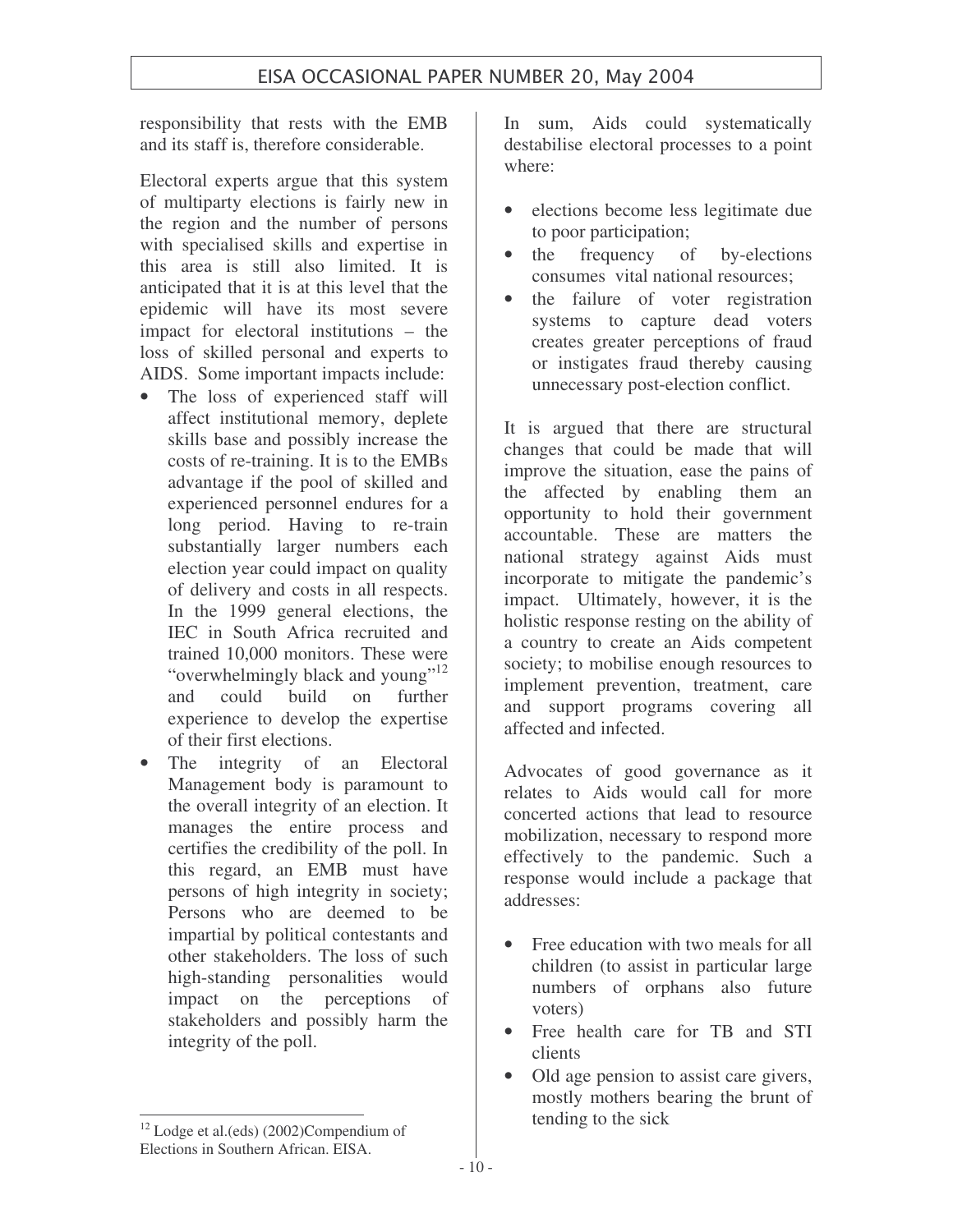- Distribution of free condoms and intensification of Aids awareness programmes
- Universal, free anti-retroviral treatment to extend the lives of those infected
- Drugs to prevent Mother-to-Child Transmission and assist to create an Aids free generation
- Institution of legal/policy reform to embrace human rights, eliminate all forms of discrimination, be they cultural or legal in nature.
- Policy/legal frameworks that facilitate greater participation in public political life; including adequate incentive to engage in elections and electoral processes with minimum impediments

Such interventions will no doubt require massive injection of funds to become

reality. The UNAIDS report *Accelerating Action against Aids in Africa*, that was launched at the ICASA conference, says Africa spent \$950 million dollars on Aids in 2002, an increase of \$400,000 from 2000; but that is only half of the \$ 2 billion required in 2002 for basic prevention and treatment services. UNAIDS forecasts that Africa will need \$5billion by 2005, for basic services. Additionally it will require an extra \$1 billion for Anti-retroviral drugs for 2.5 million people living with HIV. A shortfall of \$3 billion is still anticipated.

At the moment, with limited international support, the threat is immense but the response is largely inadequate.

### **References**

Chirambo K & Caesar M. (2003) Aids and Governance: emerging theories and perspectives: A Report of the Idasa/UNDP Aids and Governance Forum, Cape Town April 2-4, 2003. Idasa/EU-CWCI/SIDA/FF.

Chirambo K. & McCullum H. (2000) Reporting Elections in Southern Africa: A media Handbook. SARDC.

Lodge et al (eds) (2002)Compendium of Elections in Southern African. EISA.

-Matlosa K. (2003) Survey of Electoral Systems Imperatives in Africa; EISA

Tapfumaneyi. W: (2003) Impact of HIV/AIDS on the Electoral System in Zambia: Idasa.

Global View of Hiv Infection: UNAids 2002. Researchers' Workshop Report: Aids and Democracy; Idasa/HEARD/DARU. April 2002.

#### **ABOUT THE AUTHOR**

**Kondwani Chirambo** is the Manager of the Governance and Aids Programme of the Institute for Democracy in South Africa (IDASA)

Email: kondwani@idasa.org.za

#### THE EISA MISSION STATEMENT

To strengthen electoral processes, democratic governance, human rights and democratic values through research, capacity building, advocacy and other strategically targeted interventions.